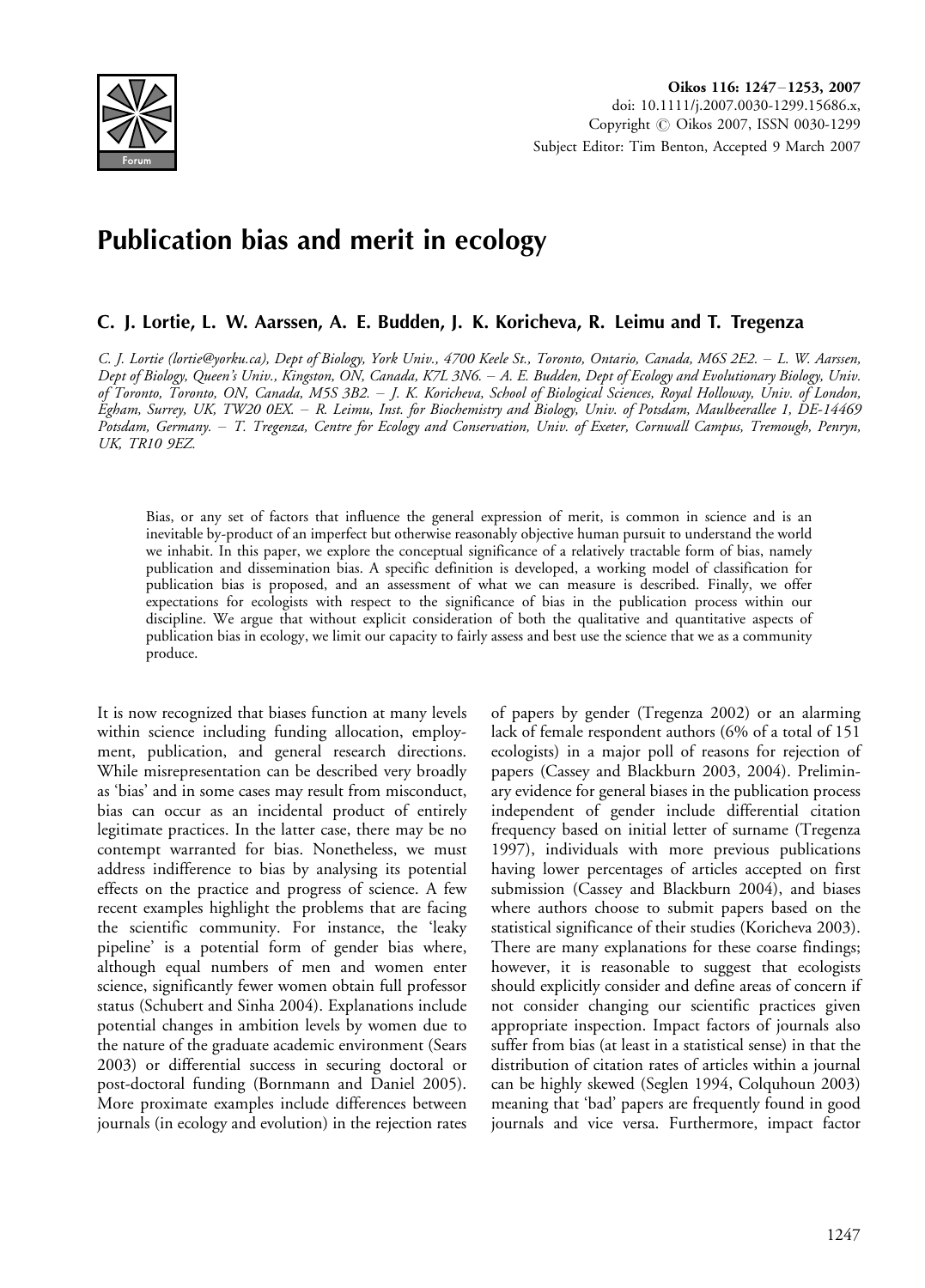varies between disciplines because it is simply a product of the number of citations per paper and the age distribution of cited papers within a discipline. Factors such as the size of a particular field or indeed its quality are not typically reflected in impact factors (Kokko and Sutherland 1999). This cursory narrative review leads us to propose that there is a definitive need to examine most forms of bias in ecology, from people to papers. A logical concrete starting point however, and the premise for this paper, is to explore one of the more evident and  $t$ angible products of ecological research  $-$  peer-reviewed publications. Increasingly, total number of publications and citation frequency are metrics widely used in ecology to evaluate the merit of science and of scientists (Adam 2002). However, only very limited direct evidence is available on the appropriateness or context of use for these measures. As such, inspection of the publication and dissemination process is relevant not only to the products we offer to the general community and how they are viewed but to the benchmarks of individual success and the composition of our working field.

Although studied extensively in the medical sciences (now with five international congresses on peer review and biomedical publication  $-$  see http://www.ama-assn. org/public/peer/peerhome.htm), publication bias has only recently started to receive attention among ecologists (Alatalo et al. 1997, Tregenza and Wedell 1997, Kotiaho 1999b, Palmer 1999, Duvall and Tweedie 2000, Møller and Jennions 2001, Jennions and Møller 2002, Tregenza 2002, Cassey and Blackburn 2004, Leimu and Koricheva 2004, 2005a, 2005b, Tomkins and Kotiaho 2004). To develop an appropriate conceptual basis for subsequent quantitative tests for publication bias, we develop the following necessary components: a definition of publication bias based on merit, a working model for classification, an assessment of measurement approaches, and a set of expectations for ecologists with respect to the dissemination process.

# Defining publication bias by merit

Publication is both a process and a medium that scientists use for the transmission and dissemination of knowledge and ideas. A publication, defined in the broadest sense, is generated when a manuscript is presented to an audience and is justified by its likelihood of future use by others. Indicators of use may include feedback from colleagues, reviewers' comments, an editor's acceptance (or rejection), the status of the journal for publication, download statistics from on-line journals, and citation rate. We generally assume that usage reflects merit, but what if papers are used by others for reasons not related to the science itself? Perception is integral to science by not only informing what we decide to test but also how we use the ideas of others. Therefore, scientific merit is more accurately modelled by relative perceived merit (RPM). Merit requires use at some level, and peer-reviewed publications are the key medium to disseminate ideas and data. The definition of merit through perception emphasizes that the RPM of studies not submitted and hence unpublished is for all intents and purposes not measurable. Conversely, as a given published idea matures, it should accumulate merit through realized use at some rate that can sometimes reflect its perceived merit since human judgement is subject to error.

We suggest that the magnitude of this error at least in part represents publication and dissemination biases. Does relative perceived merit accurately represent relative actual merit (RAM), i.e. the scientific merit that a paper is entitled to based on first principles? The extent to which RPM is unable to predict RAM is a measure of bias. A perfect fit occurs when the regression is proportional to an  $r^2$  of 1.0 (Fig. 1a). 'Systemic' bias occurs across the discipline if the relationship is disproportional (Fig. 1a). An individual paper incurs 'local' publication bias relative to others in the discipline when its regression residual departs from zero, either negatively or positively, representing underor over-representation respectively (Fig. 1b). Previous definitions of bias generally describe the tendency for researchers to submit and/or for reviewers to accept only papers that have positive outcomes or large effect sizes (Table 1). We propose here that publication bias is best defined more inclusively as the degree of divergence between the relative actual merit of a given publication and its relative perceived merit.

While relative actual merit, not unlike evolutionary fitness, can be understood and defined, it cannot be measured directly. We can expect the relationship between RPM and RAM to be positive (Fig. 1), but we can only test for indications of potential bias. For example, we may show that collaboration with an established, highly cited co-author increases one's citation rate, but without experimental manipulation we cannot determine whether this is due to the addition of the collaborator in name only (RPM) or a consequence of high quality contribution from the collaborator (RAM). If readers cite a paper primarily because it includes a famous author, rather than due to its merit, then a poor fit between RPM and RAM occurs, demonstrating bias. On the other hand, if readers cite a paper only because of its content, and if merit genuinely is greater if the paper includes an established, experienced co-author, then there is no publication bias. These translation errors of merit into bias permit us only to infer bias in a very coarse manner until we better refine the process of dissemination and recognition of merit in ecology. Of course, there are also simple measurement errors, general tendencies to undervalue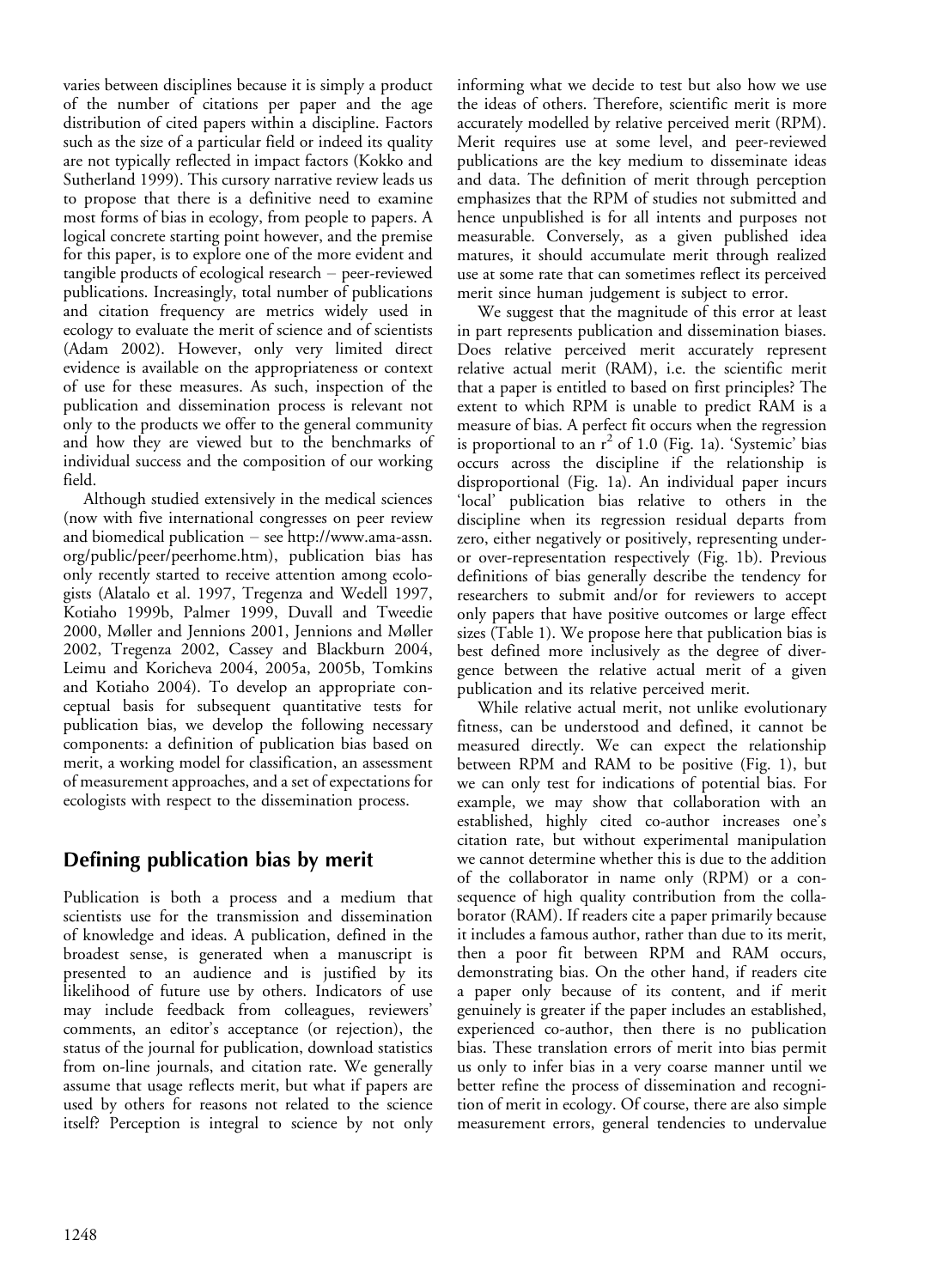

Fig. 1. When perceived merit of a publication perfectly predicts actual merit, then there is no bias. This occurs when the relationship is perfectly proportional (regression slope = 1.0) and regression  $r^2$  = 1.0 (solid black line in panel (a)). Publication bias may be manifested in two ways: (a) Systemic bias across the whole discipline is evident when the regression slope  $>1.0$ , implying a narrower variance for perceived merit than for actual merit (line A), or when the slope  $\lt 1.0$ , implying a wider variance for perceived merit than for actual merit (line B). Note that actual merit, by definition, has no error, and so it's range is fixed; (b) When slope = 1.0 (i.e. the relationship is proportional), there is still local bias when the regression  $r^2$  < 1.0. In this case, the level of bias incurred by a particular paper is indicated by the residual (arrows in panel (b)), where actual merit may be underrepresented (point C) or over-represented (point D) by perceived merit.

our work in ecology, and nonlinear deviations in the assignment of merit depending on the initial RPM of the paper. For the purposes of improving how we do ecology and how we assign value to publications, we assume that potential publication bias, or the suite of factors that generate deviation of perceived from actual, can be deconstructed into tests of the relative importance of attributes associated with a publication other than its intrinsic worth. The most relevant deviations are not those that are spurious but those that can be related to other factors we can and do define such as gender, nationality, or any other attribute we might perceive as important. An indicator of potential publication bias is thus identified when a particular factor

(e.g. author gender) is shown to have a significant relationship with perceived merit (e.g. paper rejection rate, citation rate) when there is no objective, a-priori reason to expect that it should.

#### Classifications of potential publication bias

To enhance the capacity of ecologists to quantitatively assess bias and to develop a working contextual model of causation, we have identified three levels of the publication and dissemination process; namely, characteristics of the study (number of hypotheses,

Table 1. A list of the current definitions for publication-related biases. The definition adopted by Gurevitch and Hedges (1999) is representative of the most common usage in the meta-analysis literature while the definition of Bornmann and Daniel (2005) is common in the medical literature.

| Citation                  | Term               | Definition                                                                                                                                                                |
|---------------------------|--------------------|---------------------------------------------------------------------------------------------------------------------------------------------------------------------------|
| Csada et al. 1996         | Publication bias   | Bias in the selection of results for publication.                                                                                                                         |
| Gurevitch and Hedges 1999 | Publication bias   | Publication selection is the tendency for results that are statistically<br>significant to be more likely to be published than those that fail to<br>detect significance. |
| Song et al. 2000          | Publication bias   | Publication of research results depends on the direction or strength of<br>findings.                                                                                      |
|                           | Dissemination bias | Accessibility of research results depends on the direction and strength<br>of findings.                                                                                   |
| Møller and Jennions 2001  | <b>Bias</b>        | Systematic deviation of results from the truth, or processes leading to<br>such deviation.                                                                                |
|                           | Publication bias   | Bias owing to the influence of research findings on submission, review<br>and editorial decisions.                                                                        |
|                           | Submission bias    | Bias owing to the influence of research findings on the probability of<br>submission.                                                                                     |
| Bornmann and Daniel 2005  | <b>Bias</b>        | Judgements not solely based on scientific merit, but are also based on<br>attributes of the authors.                                                                      |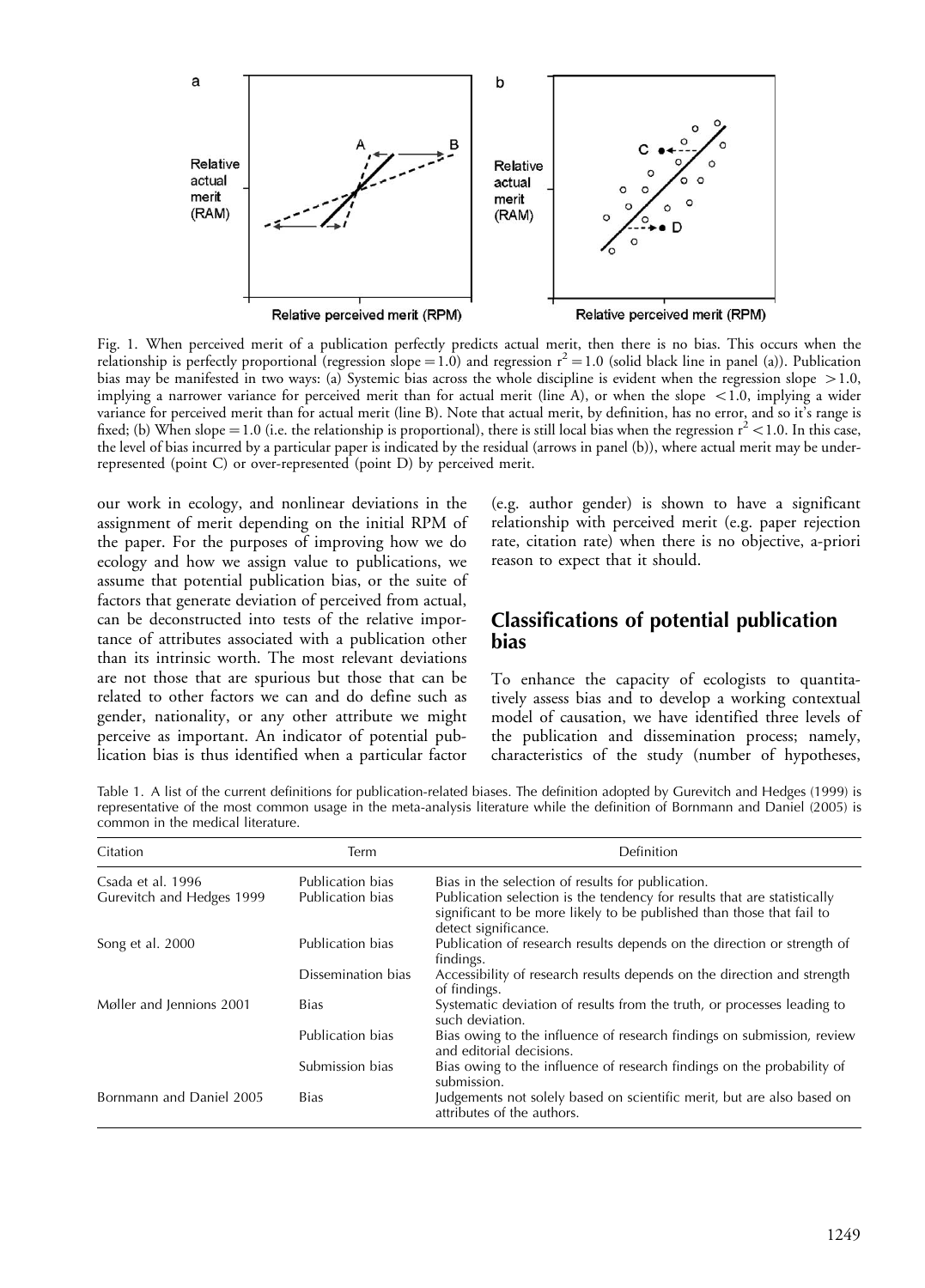effect size, support for main hypothesis), attributes of the publication itself (length, number and gender of authors), and attributes of the journal (reputation, impact factor, circulation) (Fig. 2) all of which could be subject to inaccurate assessment of merit, i.e. biases. This list is not entirely comprehensive but provides an indication of the functional attributes that ecologists may use as the substrate to assign merit to a study, for better or worse. It also includes previous delineations of publication bias as submission, editorial, and reviewer biases that can act on the attributes listed at several levels (Møller and Jennions 2001). However, the effects of publication biases likely do not end with the acceptance/rejection of a study but rather interact with and cascade to other dissemination related effects such as citation frequency or establishment of dominant ideas. It would be unrealistic to assume that ecologists do not look at the journal where a study resides, where the study was done and by whom, and whether the hypotheses were supported or rejected when we assign merit to the publication and decide whether we agree or disagree with the findings.

There are also two higher-order properties evident in the expression of all publication biases. Firstly, there are relational effects between the attributes of a study/ publication at the different hierarchical levels (Fig. 2, as depicted by the dotted arrows between the three levels). For instance, simple relationships such as the number of statistical tests and graphics (related to amount of data) positively predicting the length of the paper (in some cases contingent upon journal requirements) or the magnitude of the effect sizes within the publication relating to the type of study (mensurative vs highly controlled manipulative experiment). Testing for these relational effects will help us understand how we as ecologists disseminate our findings and knowledge, and it would be insightful to know whether some subdisciplines communicate similar statistical content differently, i.e. plant ecologists use less graphs, more tables, and write longer papers as compared to



Fig. 2. A conceptual illustration of the publication and dissemination process in ecology with potential publication related biases listed to the right. Attributes at each level of the process are listed as within study (i.e. attributes of the study itself and subsequent interpretations by the author), publication level (properties of the published study), and journal level (associated attributes of the journal wherein a given study is published). Citation frequency refers to the number of times a particular publication is referenced in other publications; however, the impact factor attribute of a journal is also calculated using mean citation frequency of all papers published therein within the last two years and also best conceptualised as an emergent property. The biases listed are generally recognized within ecology and sometimes quantitatively analyzed and published. Nonetheless, few analyses have explored either the potential relationships between attributes of the publication process, as denoted by the dotted arrows, or between the attributes of the process and the various biases which may influence relative success or performance of a study/ publication, as denoted by the double-headed arrows.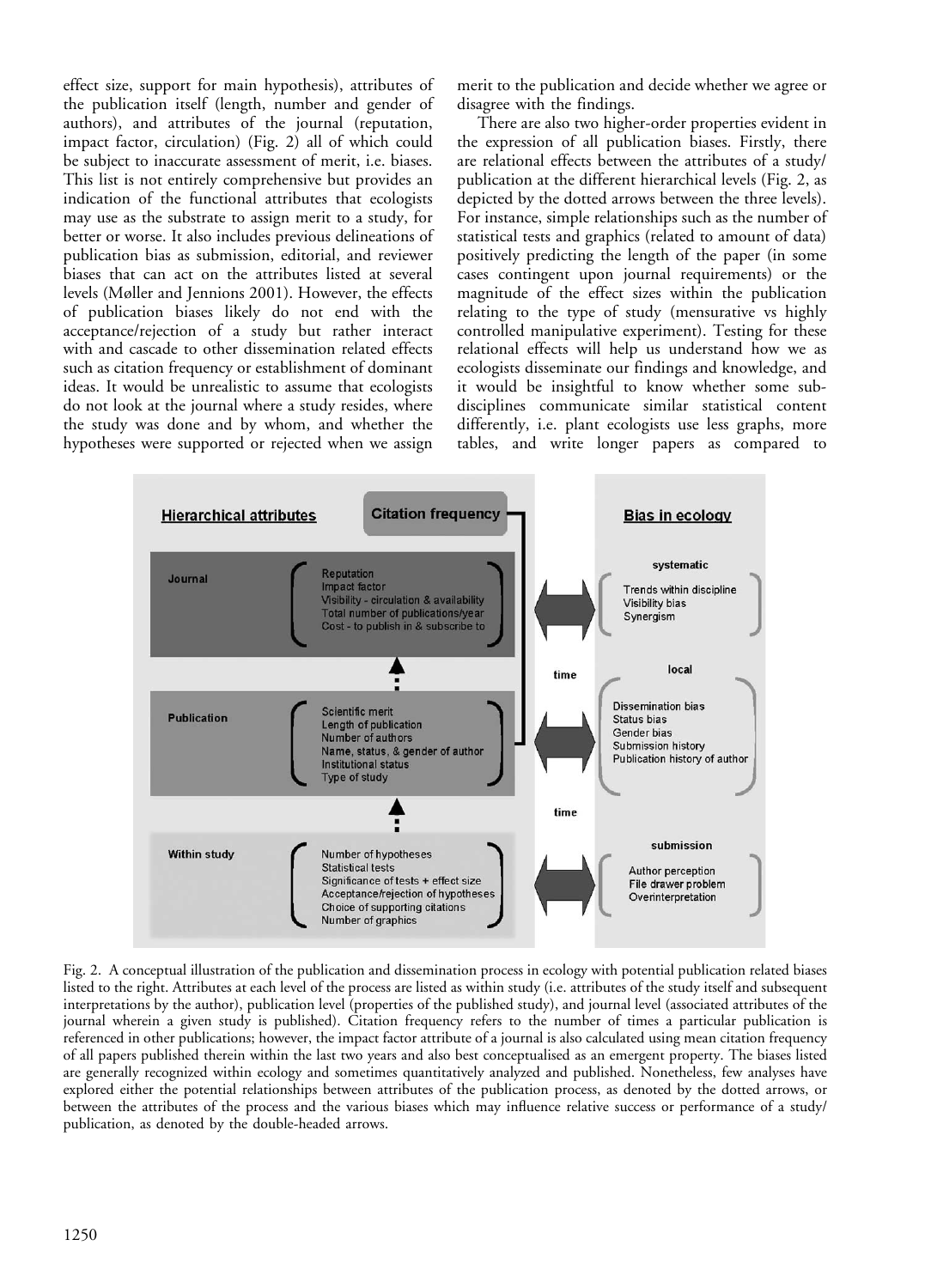behavioural or molecular ecologists perhaps. Detection of these relationships would help us develop appropriate research questions about the process of ecology as a science versus the process of dissemination. Furthermore, we could compare ecology to the medical or physical sciences and test whether it is data, experimental design, or culture that dictates dissemination practices. More pressing dissemination-related factors to test in ecology clearly include defining relationships between the number and gender of authors and the impact factor of the journal in which a study is published. Correlation is not causation, but testing for these relationships challenges the dominant view in  $ecology - that successful publication and citation$ frequency are based solely on scientific 'merit' as defined by first principles in science, and not other attributes of the dissemination process.

The second higher-order attribute evident in this ontology is that bias and the publication attributes can feedback into the dissemination process (Fig. 2, solid double-headed arrows). In some instances, author perception and decisions may lead to RPM that underestimates RAM because of ill-chosen style or cosmetic factors that do not relate the true value of the ideas or discoveries. For example, a title that is not 'catchy' enough or does not use the word 'novel' in the title or abstract (Friedmann and Karlsson 1997), unattractive figures, text that is wordy or pedantic to be fully persuasive, poor English or publication in another language (Nylenna et al. 1994), or language that is insufficiently articulate to capture a large mass of readers' attention. In the most extreme cases, the author may even perpetuate the file-drawer problem by assigning a very low perceived merit to studies with non-significant results and submit only studies with statistically significant results (Csada et al. 1996). Conversely, the attributes within the publication or study may also be subject to bias because RPM overestimates RAM when the author interprets weakly significant results favourably to either increase the likelihood of successful publication or subconsciously because he/she believes in the ideas tested and may be influenced by other observational data not included in the publication (Lortie and Dyer 1999, Lortie 2000). In all these instances, bias is not necessarily an external force selectively driving certain papers through the dissemination pipeline but active choices by the authors which can perpetuate certain tendencies within the scientific community. These author-related decisions likely interact with accurate interpretations of data that challenge a favoured theory and in some instances reduce the likelihood of successful publication or recognition (Campanario 1993, 1995, 1996). These forms of 'interactive' bias set the stage for other sets of factors that might influence the accurate assessment of merit of a publication such as a timing bias  $-$  less

statistically significant results are delayed in timing of publication or published in low-circulation journals (Song et al. 2000), institutional status bias  $-$  authors from higher status institutions have increased ease in publishing (Cassey and Blackburn 2004), visibility bias - journals with higher impact factors are also more visible (Koricheva 2003), and co-author reputation (Leimu and Koricheva 2005a).

Some forms of bias might occur solely due to spurious effects such as 'alphabetical discrimination' which occurs when earlier author surname initials are more highly cited than later positioned surnames in the alphabet (Tregenza and Wedell 1997, Einav and Yariv 2006) or difficulty with non-English surnames (Kotiaho 1999a, 1999b). Unfortunately, these examples illustrate that even scientists are subject to visibilityrelated effects such as scrolling within databases to select all citations instead of the first few to support our statements and ability to type in an unfamiliar name. In some instances, it is reasonable to assume that the attributes are accurate indicators of relative perceived merit such as number of hypotheses (i.e. we might assume that good science sets up contrasting hypotheses with viable alternatives), the type of statistical tests, and perhaps the effect sizes the study generates. However, in other instances, it is not obvious why number of authors, gender, surname, or institutional status would matter. There is also the reality to consider that the attributes and the bias interact (as denoted by the double-headed arrows in Fig. 2) in that selection processes through bias generate feedback loops and either open or close the door for certain sets of ideas, or unfortunately individuals, based on prior performance of papers submitted and publications, thereby shaping the culture, people, and ideas that come to dominate in ecology. To move forward more equitably and mindfully, ecologists must now begin to specifically test research questions and predictions with respect to the dissemination process. If the overarching null hypothesis that publication and citation frequency are based solely on scientific 'merit' is not supported, we must identify the alternative hypotheses that shape the character and culture of practice within our discipline.

#### Measurement of publication bias

The primary challenge of quantifying publication bias is to identify the appropriate response variables that represent the true effect of interest while measuring the covariates that may influence respective trends such as status of the author and citation frequency. Using our ontological approach in defining publication bias (Fig. 2), it is clear that many covariates are worth testing with respect to the RPM of a given publication. Firstly, we may test whether the attributes of the dissemination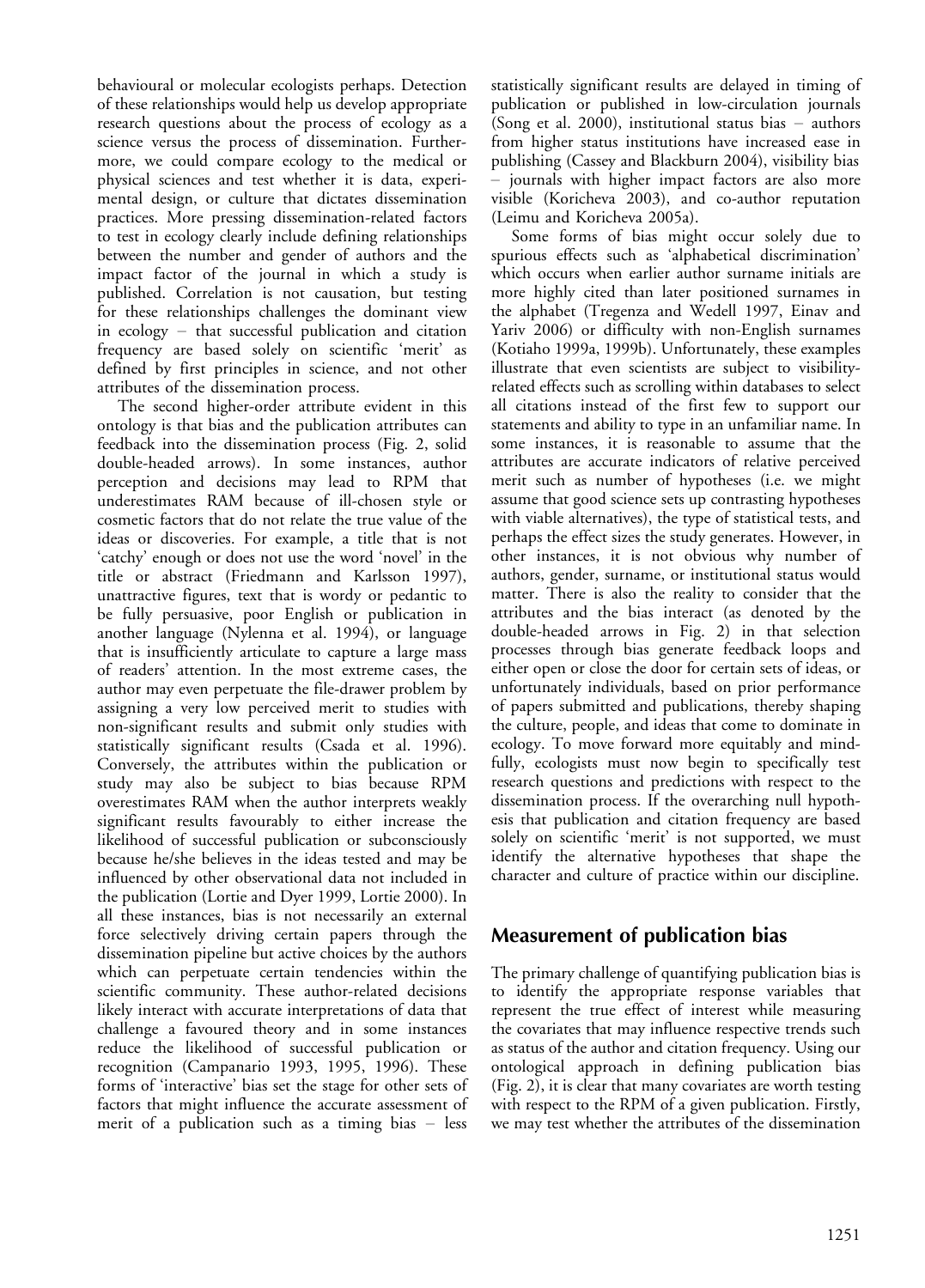process are best viewed as hierarchical, i.e. can we use lower-level attributes to predict higher-level attributes, and if so, explore explanations (dotted arrows in Fig. 2). Secondly, we may use common measures of publication performance such as citation rate of the paper to test for publication biases at all three levels, i.e. submission, local, and systematic biases (solid arrows in Fig. 2). Under this approach, we may additionally test whether time relates to the strength of potential biases (Abt 1998, Van Raan 1999). Thirdly, we may compare the statistical relationships identified in different subdisciplines of ecology to determine whether biases in the dissemination process are general effects or specific to ecological societies, study organisms, or journals. In all three sets of tests, standard correlation and regression techniques including multiple logistic regression and meta-analysis (with funnel plots or trim and fill analyses) and cumulative meta-analysis are excellent tools to begin to test for bias (Møller and Jennions 2001, Leimu and Koricheva 2004). Comparing subdisciplines may require a bit more finesse such as analyses of the rate of change or slope of citation frequency between different types of publications or between different subdisciplines, comparing uneven changes in rejection rates within subdisciplines, using a control variable approach where the performance of the individual scientist or even subdiscipline are also tested as independent variables (Cole and Fiorentine 1991), or invoking synthetic integrative concepts to evaluate RPM such as those developed by Ford (2000). These synthetic concepts could include rankings of acceptability of propositions by data, consistency of definitions with a subdiscipline, consistency in concepts used, avoidance of ad hoc explanations, economy of propositions used, and that explanations generated by a publication apply to broad questions. This approach was successfully applied to testing the efficacy of the peer-review system on graduate-level funding by testing reliability, fairness, and predictive validity of the decisions by a granting agency (Bornmann and Daniel 2005). Ecologists could similarly begin to analyze bias by subdiscipline. It is time to quantitatively explore how the dissemination process assigns merit and examine the assumptions used to interpret ecological data.

## Context and expectations for ecologists

Ecologists have expressed concern that progress in ecology is insufficient (Wilkinson 1998, Austin 1999, O'Connor 2000, Swihart et al. 2002). While we do not argue that there is a lack of progress per se or that ecology should be set to the standards of other disciplines (Aarssen 1997), it is nonetheless valid to question whether there are general limitations or difficulties that influence the success of ecology as an explanatory and predictive discipline of science. One such avenue of progress is the development of theory within ecology which can sometimes be driven by personal research agendas, theory tenacity, or general trends within a particular subdiscipline (Loehle 1987, Aarssen 1997, 1999, Austin 1999). Others have proposed that dissatisfaction may arise due to either unrealistic theory development, oversimplifications of tests of theory, or inadequate approaches applied to assessing progress (Stamp 2003). In our opinion, the most cogent argument to consider when evaluating progress is that of the importance of various biases in ecology (Koricheva 2003). In this paper, we proposed both a conceptual and empirical framework to consider bias in ecology. Scientometrics and other disciplines are rapidly developing tools that can be adapted to study the process of dissemination in ecology. Many aspects of the ecological community deserve consideration, but we propose here that a reasonable starting point for ecologist to begin this introspection, based on our analytical skill base, is to explore publications directly through the quantitative examination of relationships between studies, publications, the journals, and other attributes that might influence the success of papers but should not. Ecology may be unique in some respects since our research focus is diverse and often on highly dynamic natural events and patterns. In the event that publication bias is evident, ecologists can find solutions in place within other disciplines such as double-blind review systems, tighter controls on reviewer selection, i.e. author-suggested versus editor-selected reviewers (Grimm 2005), reviewer training (such as that of BMJ), pre-submission independent data-registry, institutes such as the Cochrane Collaboration to externally explore bias, positive discrimination strategies for target groups or individuals, and higher data quality and metadata assessment and documentation procedures associated with publications. At the very minimum, we can expect that this exercise will allow us to identify the filters we use to quickly process the overwhelming amount of literature published and highlight the relative standards we adopt when assessing merit.

 $Acknowledgements$  – This work was conducted as part of the 'Role of publication-related biases in ecology' Working Group supported by the National Center for Ecological Analysis and Synthesis, a Center funded by NSF (Grant no. DEB-0072909), the Univ. of California, and the Santa Barbara campus.

## References

- Aarssen, L. W. 1997. On the progress of ecology. Oikos 80:  $177 - 178.$
- Aarssen, L. W. 1999. Progress drive from progress pride.  $-$  Oikos 85: 375 $-$ 376.